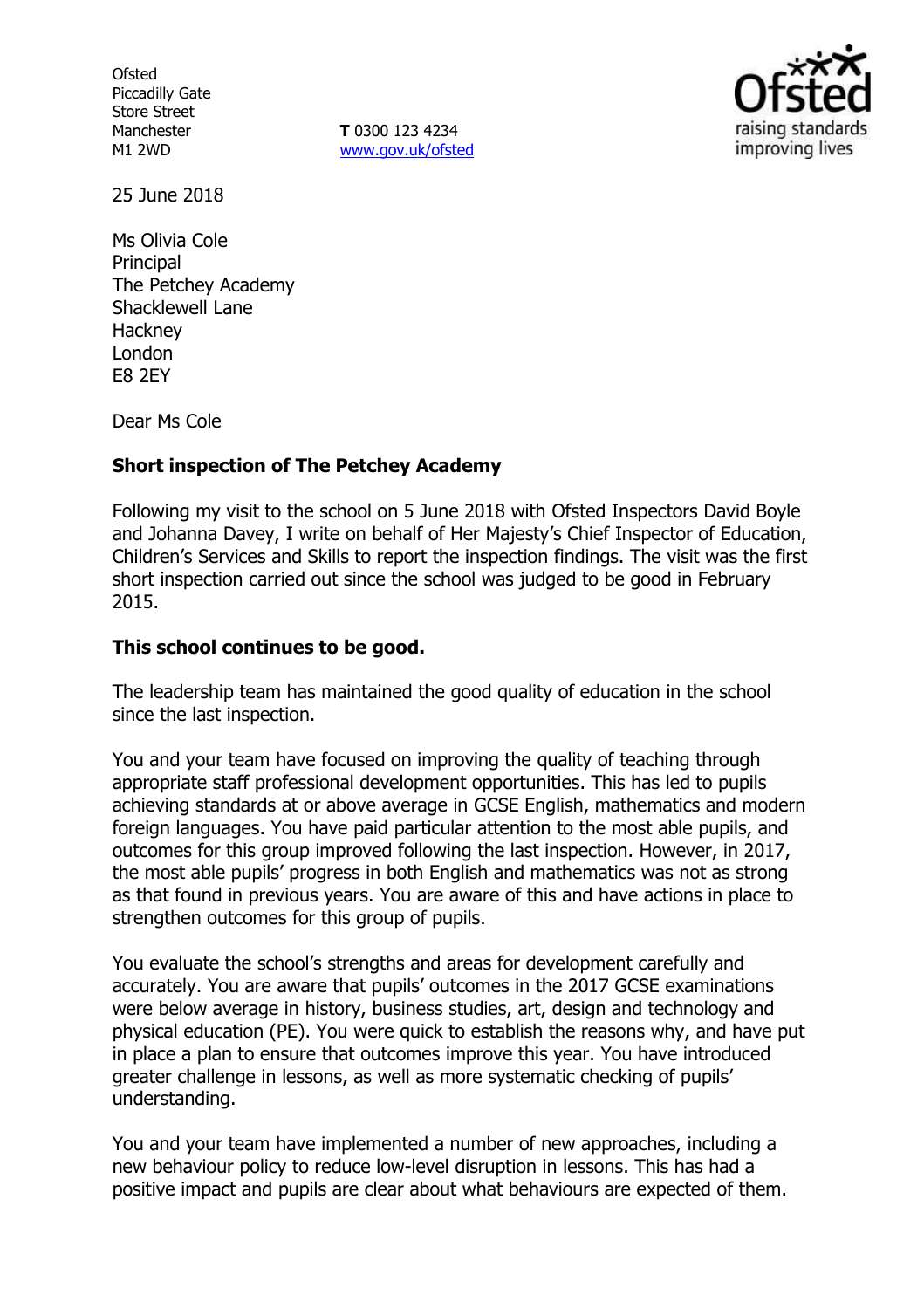

Typically, pupils behave well and are keen to do their best. Nevertheless, on occasion, staff do not apply the new policy consistently. When this is the case, pupils lose focus on their learning. A small number of pupils have been slow to respond to leaders' raised expectations and, consequently, the number of fixedterm exclusions has increased. Overall, pupils value the changes you have made to promote consistently high standards of behaviour. They behave well in classrooms and around the school site and are keen to do their best. Pupils feel safe in school and know whom to approach if they have a concern. Leaders and staff ensure that respect and tolerance are threaded through all aspects of school life. A calm and caring ethos permeates the school, built on values such as politeness, participation and perseverance. These values are understood and appreciated by pupils, and contribute to their positive attitudes to school and each other.

Pupils enjoy school and, until this year, attendance has been at or above average since the previous inspection. There are a small number of pupils who are persistently absent from school. This group is having a disproportionately negative effect on the overall attendance figure. You and your team are aware of who these pupils are, and have implemented a plan to improve their attendance.

You communicate regularly with parents, carers and staff through newsletters, reports and briefings. Although a range of communication methods are used, there are some parents who feel that they are not as well informed about their child's education as they would like to be.

## **Safeguarding is effective.**

You and your leadership team have created a culture of safeguarding in the school. Safeguarding practices are reviewed and refined regularly to ensure that effective practice is maintained. Pupils are safe, feel safe and are taught how to keep themselves safe. Those in need of additional help and support are well catered for in the school's 'Renaissance Centre'. All staff receive regular safeguarding training, and governors review safeguarding practices and procedures regularly. Governors are proactive in their work, and take safeguarding seriously. They review and update policies in a timely manner. Members of the governing body meet with school leaders regularly to review and strengthen safeguarding and safer recruitment practices.

You have invested in a large and experienced safeguarding team who work well together. Members of the team are aware of pupils' individual needs and the difficulties that they face. For example, pupils in Year 9 have been given the opportunity to take part in a pilot programme tackling the issue of mental health. Communication between staff and outside agencies has been strengthened following the launch of a new electronic referral system in September 2017. Staff know and understand the procedures they should follow if they have a safeguarding concern.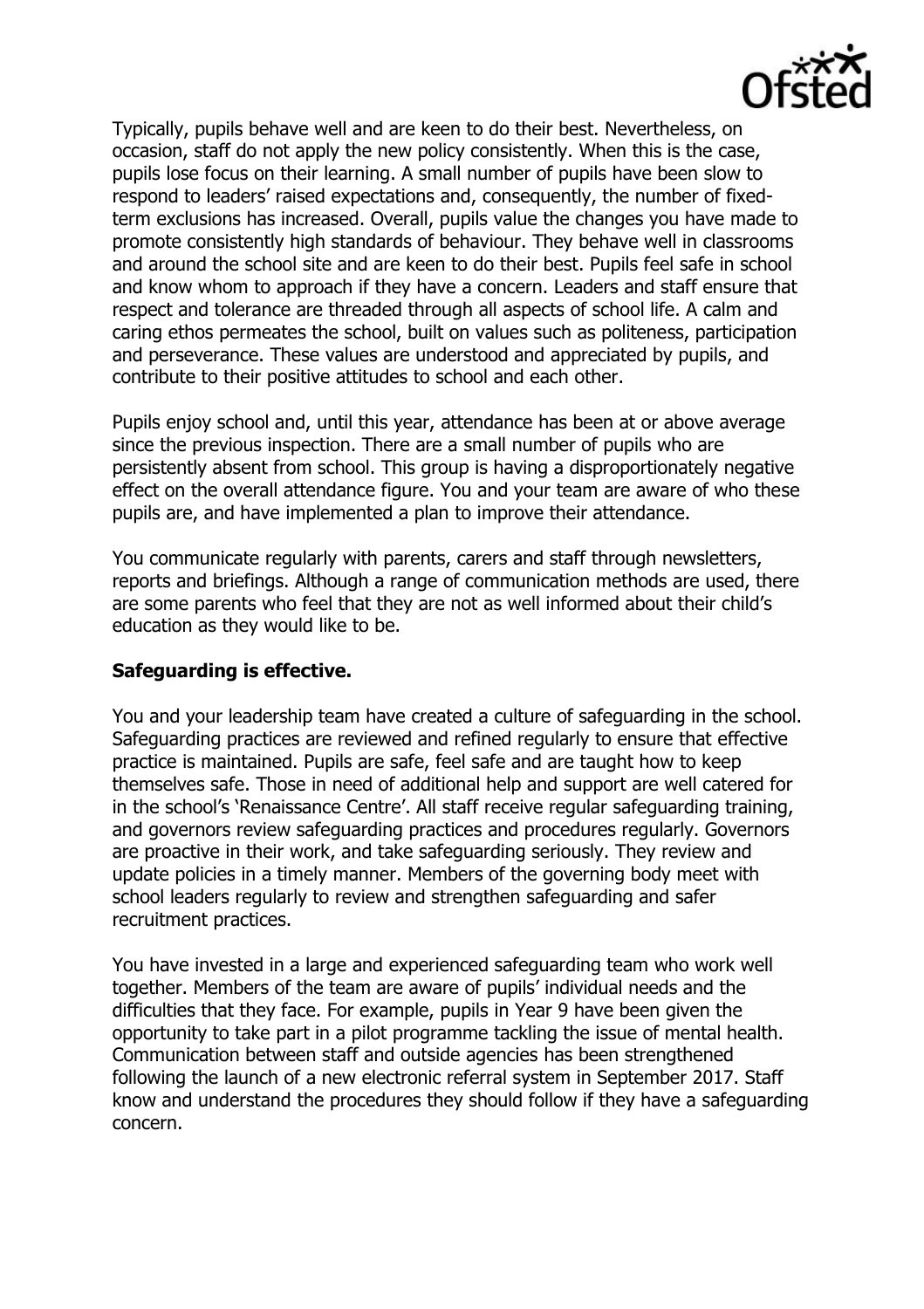

## **Inspection findings**

- For the first key line of enquiry, we agreed to look at the effectiveness of your work to improve outcomes for middle-attaining pupils and the most able. We paid particular attention to the impact your work is having on boys, specifically boys who have special educational needs (SEN) and/or disabilities. Although outcomes have generally improved since the last inspection, the progress of middleattaining pupils and the most able has not been as strong as that of other pupils in the school.
- Leaders are taking effective steps to improve outcomes for middle-attaining pupils and the most able. A comprehensive approach to improving outcomes for middle-ability pupils and the most able is now in place. However, a gap in achievement remains between boys and girls and particularly for the small number of boys who have SEN and/or disabilities.
- At the heart of your approach is the drive to improve the quality of teaching to ensure that all pupils are appropriately challenged. This approach is having a positive impact on the quality of pupils' learning. Teaching challenges pupils to think hard and aim high. This is particularly the case where teachers model subject-specific language and expect pupils to use this language precisely when talking about their learning.
- Current information indicates that this plan is beginning to work, and is likely to have a positive impact on outcomes in the summer.
- A particular focus on improving outcomes for boys has been introduced. This includes addressing issues with regard to the curriculum, literacy, behaviour, participation and aspiration. Current information reflects an improving picture for most-able boys, and a higher proportion are on track to achieve their target grades in their summer examinations this year.
- Although plans are comprehensive, leaders recognise that the changes made are not yet fully established and it is too soon to judge their impact. For example, there is little evidence to suggest that outcomes for pupils who have SEN and/or disabilities will improve significantly this year.
- $\blacksquare$  For the second key line of enquiry, we agreed to look at what leaders are doing to improve outcomes in humanities, the performing arts, design and technology and PE. Pupils make less progress in these subjects than they do in subjects such as English, mathematics and modern foreign languages.
- Leaders are committed to developing the quality of teaching to improve outcomes in subjects where progress is not as strong as they would like. Staff are provided with 10 full days of training each year. Leaders have been preparing for changes to the new GCSEs for some time, and a system of peer-to-peer support has been put in place. Moreover, the majority of middle leaders have recently been trained as examiners. There are some early signs of improvement, with pupils making stronger progress in a number of subjects, including history.
- Inspectors noted that, in some lessons, particularly at key stage 3, teachers focus on what pupils are doing, rather than what they are learning. At times, the relevance of what pupils are learning is not always clear. This lack of purpose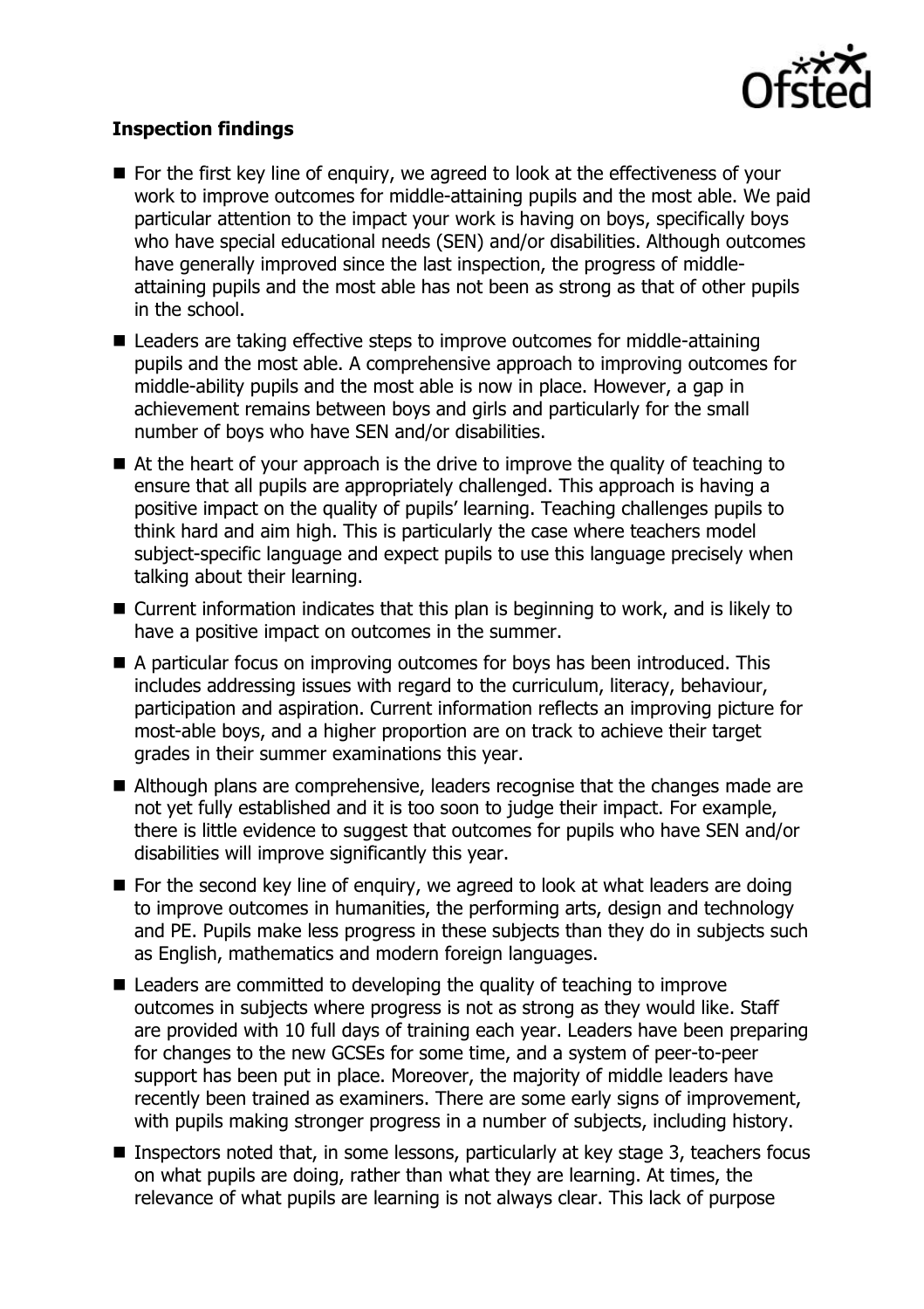

sometimes leads to disengagement and some low-level disruption, which hinders pupils' progress.

- The third key line of enquiry focused on outcomes in the sixth form. The progress made by students studying A levels is not as strong as for those studying vocational courses. Outcomes for students studying vocational courses remain strong. Therefore, we looked at what leaders are doing to raise standards across all subjects in the sixth form.
- Leaders, including governors, have prioritised raising standards in the sixth form. In 2017, they took decisive action to modify the sixth-form curriculum offer to ensure that it was appropriate.
- At the same time, leaders are taking effective steps to strengthen teaching in Alevel subjects. Staff have benefited from a bespoke programme of professional development to strengthen their teaching skills. In addition, leaders have improved the accuracy of teachers' checks on students' progress by getting external validation of their marking.
- Teachers use assessments effectively to ensure that they plan learning that meets students' needs and targets gaps in their knowledge and understanding. However, sometimes teaching is not challenging enough for the most able students.
- Leaders are addressing this issue. A-level teaching is a key focus of the school's staff professional development programme this year. Mock examination papers have been marked externally to ensure the integrity of internal information used by teachers and leaders.
- Leaders have introduced individual tuition, and every student has a personalised subject intervention plan. This plan is used to facilitate a weekly discussion with each student's tutor, and is having a positive impact on improving students' selfconfidence.
- Current information indicates that progress in the sixth form is improving.

# **Next steps for the school**

Leaders and those responsible for governance should ensure that:

- **E** approaches to improve outcomes are systematically evaluated to ensure that they are effective
- attendance improves for all pupils, particularly those who are persistently absent from school
- communication with parents, pupils, staff and other school partners is clear and effective.

I am copying this letter to the chair of the governing body, the regional schools commissioner and the director of children's services for Hackney. This letter will be